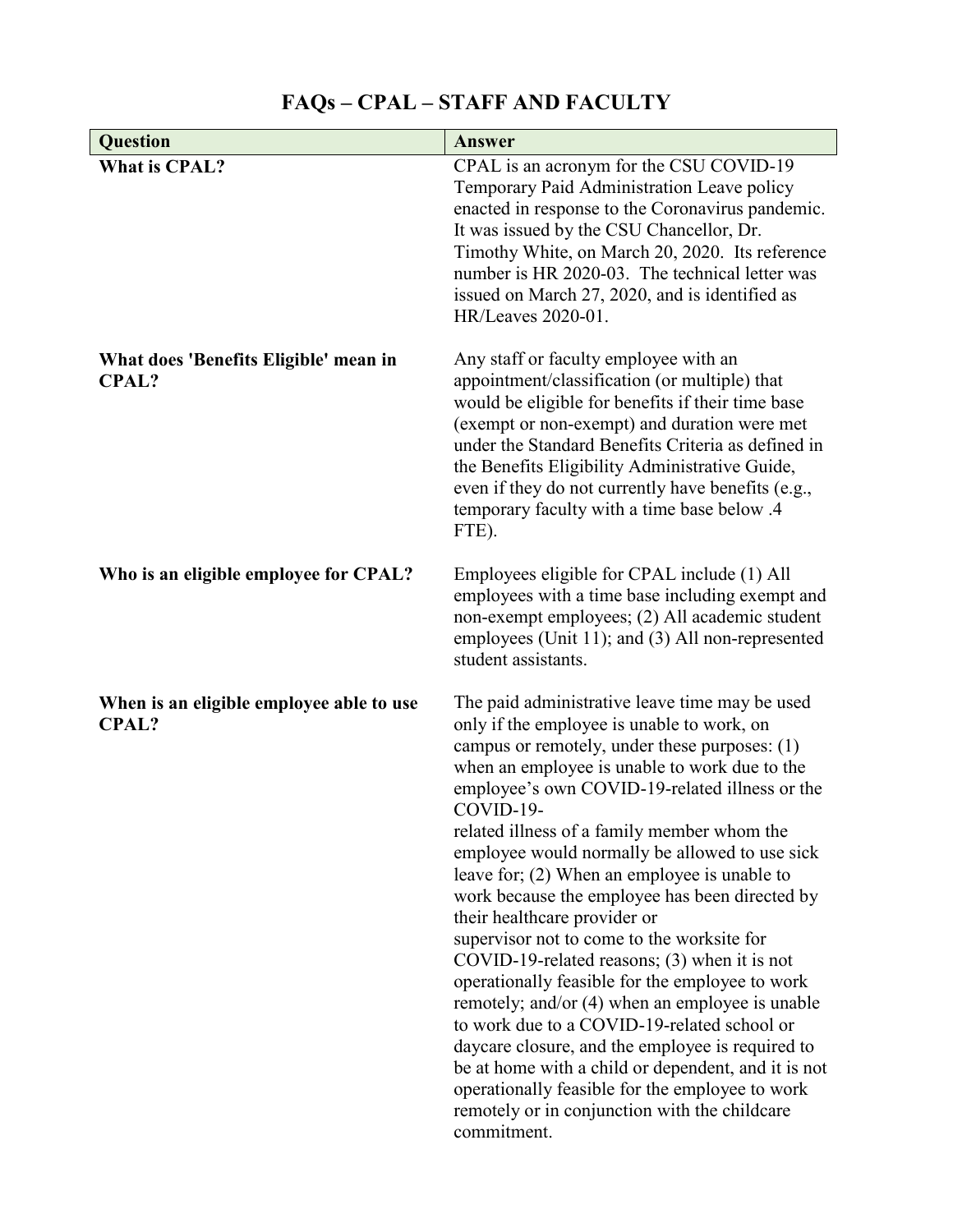| <b>Question</b>                                                                                                                                                                                                                 | Answer                                                                                                                                                                                                                                                                                                                                                                                                                                                                                                                                        |
|---------------------------------------------------------------------------------------------------------------------------------------------------------------------------------------------------------------------------------|-----------------------------------------------------------------------------------------------------------------------------------------------------------------------------------------------------------------------------------------------------------------------------------------------------------------------------------------------------------------------------------------------------------------------------------------------------------------------------------------------------------------------------------------------|
| Who decides how and when CPAL can be<br>used - me or my supervisor?                                                                                                                                                             | The hours may be used at any time during this<br>designated period, including intermittently, either<br>before or after the use of any accrued leave or<br>other paid leave, at the request of the employee,<br>in consultation with the supervisor, provided that<br>such use shall not adversely affect the delivery of<br>essential university services.                                                                                                                                                                                   |
| How does CPAL work for employees who<br>are 65 years or older or have underlying<br>chronic medical conditions more<br>vulnerable to contracting the virus as<br>determined by the CDC, and who are<br>unable to work remotely? | CPAL does not supersede the provisions of the<br>paid administrative announced by the Chancellor<br>on March 17, 2020, providing indefinite leave for<br>employees who have underlying chronic medical<br>conditions and/or who are 65 years or older and<br>unable to work remotely.                                                                                                                                                                                                                                                         |
| What is the effective date of CPAL?                                                                                                                                                                                             | For staff and faculty, the effective date is March<br>23, 2020. Staff and faculty who were on a<br>COVID-19 leave prior to March 23, 2020, should<br>still enter their leave as paid administrative leave.                                                                                                                                                                                                                                                                                                                                    |
| Is there a waiting period to be eligible for<br><b>CPAL?</b>                                                                                                                                                                    | There is no waiting period to become eligible for<br>CPAL, and new employees hired after the<br>effective date are also eligible.                                                                                                                                                                                                                                                                                                                                                                                                             |
| Who is not eligible for CPAL?                                                                                                                                                                                                   | CPAL is not available to hourly/intermittent<br>(positive pay) employees, special consultants,<br>retired annuitants, auxiliary/Corporation<br>employees, and temporary faculty employed<br>solely to teach summer session, extension, and/or<br>intersession, with no appointments during the<br>regular terms (e.g. fall and spring semester; or<br>fall, winter, and spring quarters) within the<br>academic year.                                                                                                                         |
| If an employee is not eligible for CPAL,<br>what options do they have?                                                                                                                                                          | Employees who are not eligible should remain on<br>active status. The employee may have other<br>leave options through the FMLA, personal leaves<br>without pay, and/or the recently passed federal<br>law, Families First Coronavirus Response Act<br>(FFCRA), effective April 1, 2020. Information<br>regarding the coordination of all paid leave time<br>available under CPAL and the FFCRA will be<br>issued soon. For more assistance, staff should<br>contact Linda Schaedle or Melanie Chavez;<br>faculty should contact Amy Thurman. |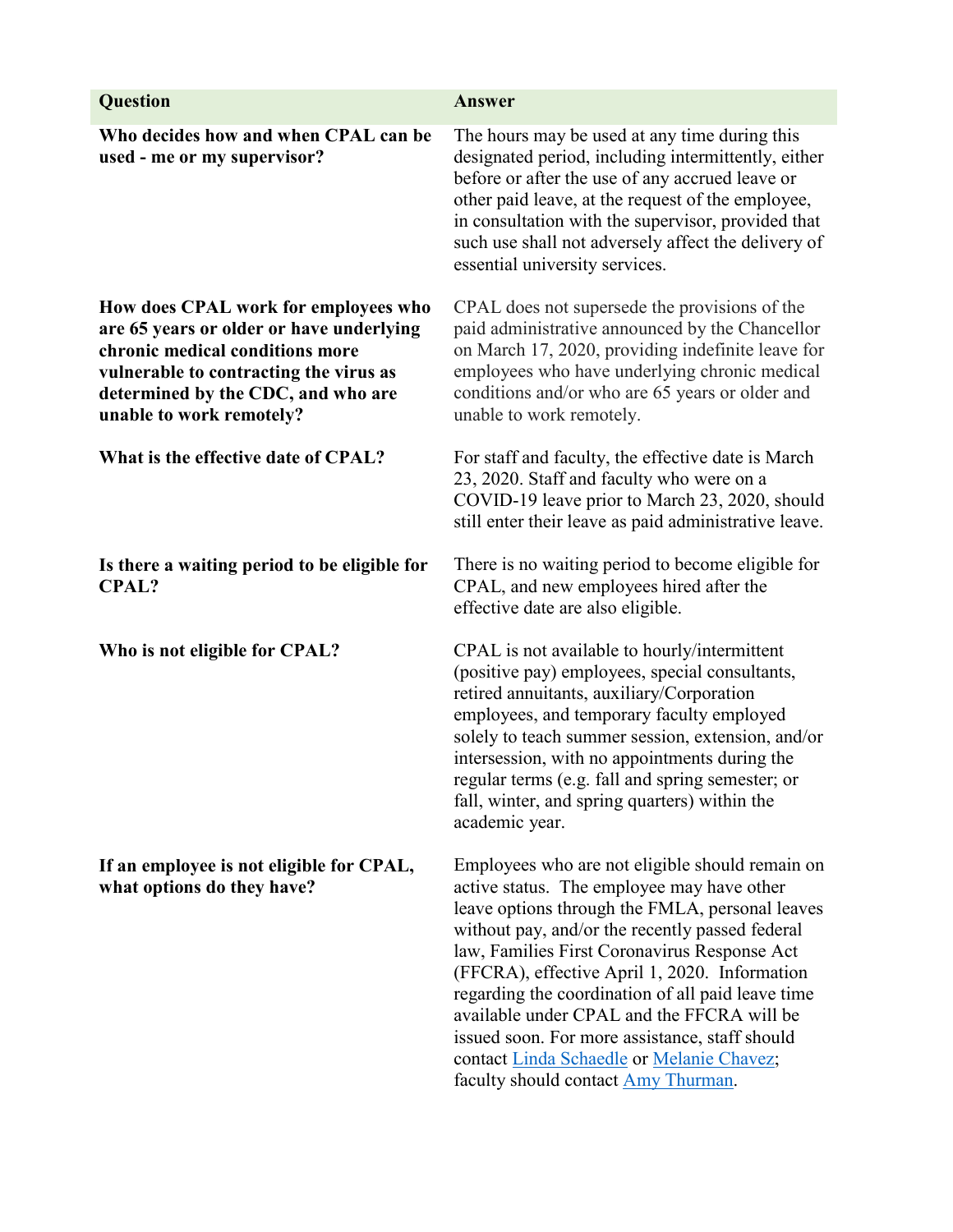| <b>Question</b>                                                                                                                                      | <b>Answer</b>                                                                                                                                                                                                                                                                                                                                                                                                                                                                                                                                                                                                                                                                                                                    |
|------------------------------------------------------------------------------------------------------------------------------------------------------|----------------------------------------------------------------------------------------------------------------------------------------------------------------------------------------------------------------------------------------------------------------------------------------------------------------------------------------------------------------------------------------------------------------------------------------------------------------------------------------------------------------------------------------------------------------------------------------------------------------------------------------------------------------------------------------------------------------------------------|
|                                                                                                                                                      |                                                                                                                                                                                                                                                                                                                                                                                                                                                                                                                                                                                                                                                                                                                                  |
| How much time is available under<br><b>CPAL?</b>                                                                                                     | Full-time eligible employees are granted an<br>allotment of up to 256 hours. [On April 1, 2020,<br>Chancellor White announced that CPAL leave<br>hours will be extended by 128 hours, for a total<br>allotment of up to 256 hours.] Employees may<br>use CPAL before or after using other accrued<br>leave balances or any other paid leave which<br>might be available. CPAL may be used at any<br>time from March 23, 2020, through December<br>31, 2020. All hours must be used by close of<br>business on December 31, 2020, at which time<br>the remaining allotted hours will expire. Since<br>most of the CSUMB campus is closed from<br>December 25-31, 2020, employees should use<br>their CPAL hours before that time. |
| For eligible employees whose hours vary,<br>how do I calculate their eligible CPAL<br>hours?                                                         | If an employee's schedule varies from week to<br>week to such an extent that the campus is unable<br>to determine with certainty the number of hours<br>the employee would have worked if such<br>employee had not taken leave, the campus will<br>use the employee's average number of hours<br>worked per week. If this calculation cannot be<br>made because the employee has not been<br>employed for at least six months, use the number<br>of hours that the employee is expected to work.<br>You may also contact Terryn Ashley for<br>assistance in the calculation.                                                                                                                                                     |
| If CPAL hours are based on employee<br>time-base, how much time does an eligible<br>staff or faculty member get if they have a<br>.50 FTE time base? | The number of hours available for employees<br>who work less than full-time shall be prorated<br>according to their full-time equivalency, or the<br>percent of the appointment (hours normally<br>scheduled to work). For example, if the time base<br>is .50 FTE, the employee is eligible for 128 hours<br>of CPAL.                                                                                                                                                                                                                                                                                                                                                                                                           |
| How do I request CPAL?                                                                                                                               | CPAL is effective as of March 23, 2020.<br>Employees request CPAL by completing a<br>Request for Temporary Paid Administrative<br>Leave (CPAL). Employees submit the Form to<br>their appropriate administrator. The employee<br>must self-certify on the form that the need for<br>leave is valid. That form is attached here and is<br>also available on the University Personnel<br>website.                                                                                                                                                                                                                                                                                                                                  |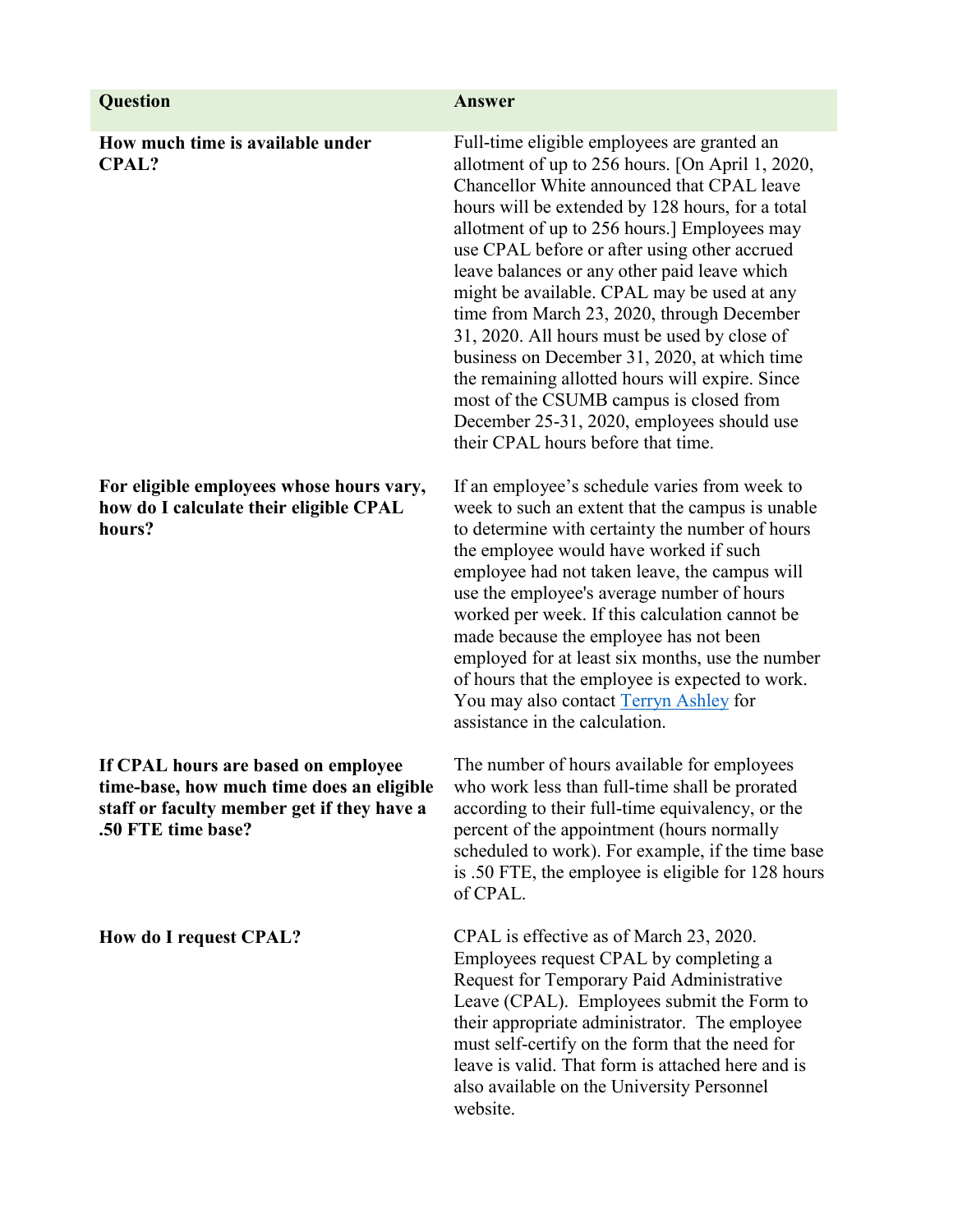| <b>Question</b>                                                                                                                                                                                                                                                                    | Answer                                                                                                                                                                                                                                                                                                                                                                                                                                                                                                                        |
|------------------------------------------------------------------------------------------------------------------------------------------------------------------------------------------------------------------------------------------------------------------------------------|-------------------------------------------------------------------------------------------------------------------------------------------------------------------------------------------------------------------------------------------------------------------------------------------------------------------------------------------------------------------------------------------------------------------------------------------------------------------------------------------------------------------------------|
| How do I report my paid administrative<br>leave prior to March 23 (i.e. for the week<br>of March 16-20)?                                                                                                                                                                           | Enter it on your absence reporting.                                                                                                                                                                                                                                                                                                                                                                                                                                                                                           |
| If an employee who is on unpaid FML<br>asks to have CPAL, are they eligible?                                                                                                                                                                                                       | If the employee is eligible under CPAL criteria,<br>yes. For staff, contact Linda Schaedle or Melanie<br>Chavez. For faculty, contact Amy Thurman.                                                                                                                                                                                                                                                                                                                                                                            |
| If an employee is running out of hours<br>under CPAL, what should the employee<br>do?                                                                                                                                                                                              | The employee should let their supervisor know.<br>The employee may have other leave options<br>through the FMLA, personal leaves without pay,<br>and/or the recently passed federal law, Families<br>First Coronavirus Response Act (FFCRA),<br>effective April 1, 2020. Information regarding<br>the coordination of all paid leave time available<br>under CPAL and the FFCRA will be issued soon.<br>For more assistance, staff should contact Linda<br>Schaedle or Melanie Chavez; faculty should<br>contact Amy Thurman. |
| If an employee is running out of hours<br>under CPAL, what should the employee's<br>supervisor do?                                                                                                                                                                                 | The supervisor should notify their UP contact as<br>soon as you think that an employee is going to<br>deplete their allotment so that the individual's<br>situation can be reviewed for possible eligibility<br>for other CSU leave programs.                                                                                                                                                                                                                                                                                 |
| If the supervisor submitted to University<br>Personnel the names of their direct<br>reports on paid administrative leave due<br>to COVID-19 reasons, do the employees<br>requesting CPAL need to complete the<br><b>Request for Temporary Paid</b><br><b>Administrative Leave?</b> | Yes. CPAL Request forms and calendars need to<br>be completed for all employees requesting CPAL.                                                                                                                                                                                                                                                                                                                                                                                                                              |
| Is a medical certification required to<br>request CPAL?                                                                                                                                                                                                                            | No, employees must self-certify on the form that<br>the need for leave is valid.                                                                                                                                                                                                                                                                                                                                                                                                                                              |
| Do employees still accrue vacation and<br>sick time while using CPAL?                                                                                                                                                                                                              | Yes                                                                                                                                                                                                                                                                                                                                                                                                                                                                                                                           |
| Can exempt employees get partial day<br>leave?                                                                                                                                                                                                                                     | Maybe. If the employee is a Unit 4 (APC)<br>employee, only full days of CPAL may be used.<br>For all other exempt employees, if the exempt<br>employee is on FMLA leave, the exempt<br>employee may take CPAL in partial day<br>increments. If the exempt employee is not on<br>FMLA, the exempt employees may only use                                                                                                                                                                                                       |

CPAL in full-day blocks of time.